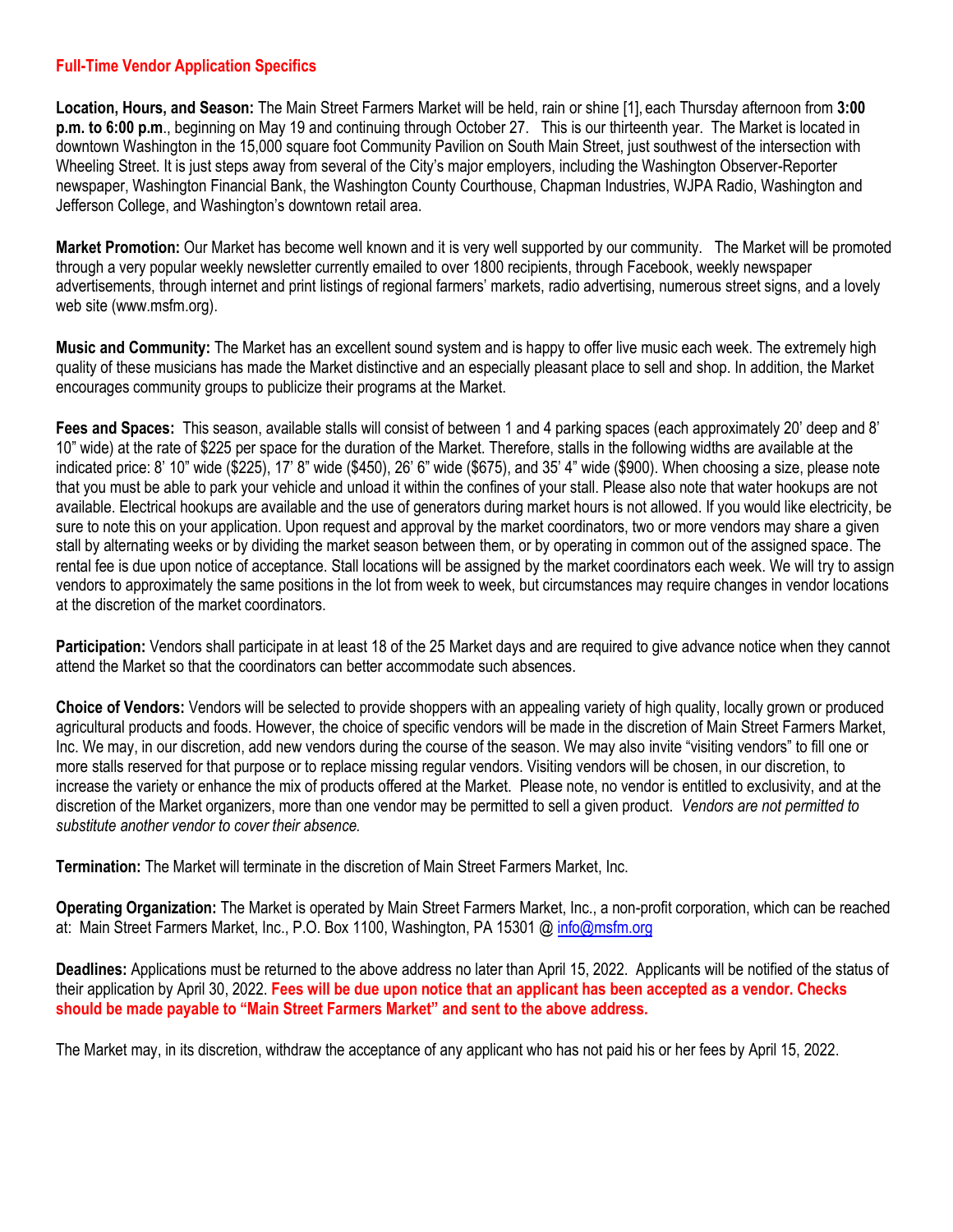## **Main Street Farmers' Market Washington, Pennsylvania Rules and Regulations**

# 1. **Qualifying Vendors and Products**.

- a. **Authorized vendors only.** Only those applicants who have properly applied for vendor status, have been accepted as vendors, and have paid their fees in accordance with the Market Operations Summary may sell at the Main Street Farmers' Market (hereafter "the Market").
- b. **Acceptable agricultural products.** Vendors may sell raw fruits, vegetables, meats, eggs, dairy products, live plants, cut flowers, honey, beeswax, and similar agricultural products which meet the following criteria.
	- i. **Of high quality.** All agricultural products displayed by vendors shall be of the highest quality and freshness. Vendors must withdraw from display any product that, in the discretion of the Market coordinators, fails to meet this high standard. Upon request, the Market coordinators may, in their discretion, permit the sale of certain wholesome but second-quality agricultural produce, such as cider-quality apples, so long as those products are not prominently displayed.
	- ii. **Self-grown or produced.** All products offered for sale at the Market shall be grown or produced by the vendor offering it for sale. Upon request, a limited exemption may be granted, in the discretion of the Market coordinators, permitting the sale of products grown or produced by others so long as the product otherwise qualifies as local and the actual grower or producer is clearly identified by the Vendor at his or her stand.
	- iii. **Local.** All agricultural products offered for sale at the Market shall be grown or produced within a 100 mile radius of Washington, Pennsylvania. Upon request, a limited exemption may be granted to each vendor, in the discretion of the Market coordinators, permitting the sale of one non-local product per market day when all the following conditions are met.
		- 1. The non-local product does not compete with a similar local product being offered for sale at the Market. For example, anyone selling non-local peaches must cease selling them upon verbal notice that local peaches are now being offered for sale at the Market (although a vendor receiving such notice may continue selling the non-local produce for the rest of the market day on which he or she receives such notice).
		- 2. The non-local product is clearly labeled as "NON-LOCAL" and its origin identified.
	- iv. **Acceptable "value added" products.** Vendors may also sell baked goods, jams, cheeses, smoked meats, grilled foods, soaps, and other prepared or "value added" products with the approval of Main Street Farmers Market, Inc. Approval of such products shall be in the discretion of the corporation but will include consideration of the extent to which the value added product improves the Market's product mix, the quality and desirability of the product, and the extent to which the product or the producer have local ties. All such products must be wholesome and of high quality and must be prepared and served in compliance with all applicable health code regulations. Vendors must withdraw from sale any product that, in the discretion of the Market coordinators, fails to meet these high standards.
		- 1. **Regulatory Compliance.** Vendors must comply with all local, state, and federal regulations that apply to their business. Those regulations include, without limitation, the following. Health code provisions and licensing. For those vendors offering prepared, but not prepackaged foods, please pay special attention to the utensil and hand washing facility requirements of the Pennsylvania Health Code.
		- 2. Pesticide licensing and regulations concerning their safe use.
		- 3. Scales approved by the area weights and measures officer.
		- 4. Organic certification for products claimed to be organic.
		- 5. Health, ingredient, and other labeling regulations.
		- 6. Liquor Control Board special event licensing (for those selling wine, beer or spirits). Please note: if you are applying for such a permit, please ask us for a map of the Market lot and submit it with your application to the LCB. The LCB wants to know the market dimensions.
	- v. **Market Oversight.** The Main Street Farmers Market is a small market that owes much of its success to its mix of products and complimentary vendors. Main Street Farmers Market, Inc., hereafter "the corporation," will try to resolve issues of who may sell which particular products during the period of time vendors are being accepted for the coming year and may require particular vendors to forego the sale of particular products as a condition of their participation in the upcoming Market. Note, however, that the corporation makes no representation or warranty that any single vendor has the exclusive right to sell a given product or products. Nevertheless, if during the Market season, the corporation, in its judgment, determines that the sale of a particular product by a particular vendor is detrimental to the mix of products offered at the Market,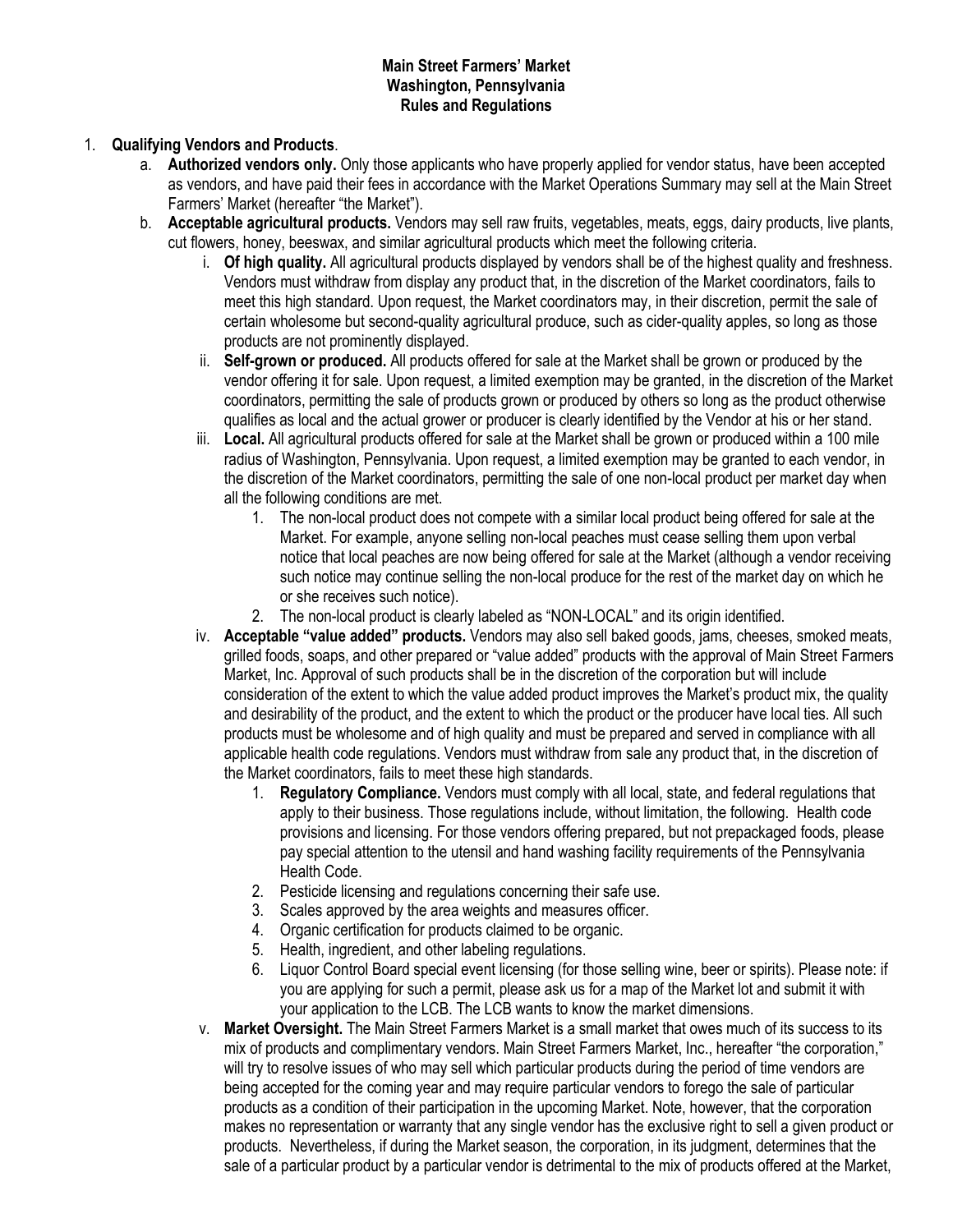or presents an unreasonable risk to consumers, the corporation may require that vendor to alter or suspend sales of that particular product. If a vendor affected by such a change feels they cannot continue at the Market without the proscribed product, that vendor may withdraw from the Market and receive a refund of his or her vendor fee, prorated for the amount of the Market season that the vendor actually participated in the Market. In order to maintain high quality at the Market, the Main Street Farmers Market organizers reserve the right to conduct site visits at vendors' farms and businesses, upon reasonable notice.

# c. **Operation of Vendor Stands.**

- i. Vendors must ensure that their stands are safe for the shopping public.
- ii. Vendors must provide their own tables and must anchor them sufficiently with weights that they will remain safe and secure in windy conditions.
- iii. Vendors may enter the lot for set up at 1:00 and shall be fully set up by 3:00. However, vendors shall make no sales before the official opening bell.
- iv. Vendors who will not be attending a given market day shall notify the Market by telephone or e-mail no later than noon of that day. Such notice should be given to Ed Stout, market manager, at 724-263-**8946 or [info@msfm.org.](mailto:info@msfm.org.%C2%A0)**
- v. Vendors will be assigned to specific locations each week on a first-come, first-served basis by the market coordinators based upon the needs of the market that week. Vendors who arrive before 1:00 may be required to change their locations at the direction of the market coordinators.
- vi. Each vendor must post a sign or placard in their stall that identifies them and the location of their farm or place of business.
- vii. Vendors must display prices for all products being offered for sale.
- viii. Vendors may not run generators during market hours.
- ix. Vendors must sweep or otherwise clean the ground in and around their stalls and leave the Market lot in a clean condition. Any refuse from a vendor's market activities shall be removed by the vendor or deposited in the trash cans provided by the Market. Vendors must be out of the lot by 7:00 p.m.
- x. Vendors may park one vehicle within their designated stand, parallel to the curb. With the approval of the corporation and/or market coordinators, vendors with small vehicles may be permitted to park nose-in. That vehicle must fit within the stall the vendor has been allocated and must be able to be unloaded without encroaching on adjacent stalls. The driver of any such vehicle must comply with parking and driving instructions offered by the Market coordinators.
- d. **Liability.** Vendors are required to carry commercial general liability, automobile, and workers compensation insurance and must produce evidence of these policies on request. If requested by Main Street Farmers Market, Inc., vendors must also name Main Street Farmers Market, Inc. as an additional insured on the general liability and automobile policies and produce certificates of insurance demonstrating compliance with these requirements. Vendors waive all rights or claims against the City of Washington and Main Street Farmers Market, Inc. together with their agents, officers, directors, volunteers, and employees, and shall indemnify such parties for any loss or claims arising from the vendor's participation in the Market.
- e. **Amendment and Incorporation.** These rules and regulations may be amended from time to time by the corporation and are incorporated into the Application and Agreement.
- f. **Violations and Sanctions.** Vendors who fail to comply with the terms of these rules and regulations may be suspended or disqualified from continued selling at the Market.
- g. **Acceptance of Terms.** By applying to become vendors and by otherwise participating in the Market, vendors agree to be bound by these rules and regulations.

[\[1\]](http://msfm.org/full-time-vendor-agreement/#_ftnref1) Of course, severe storms with lightening or high winds may lead to cancellation. We want everyone to be safe. But we still manage to do a surprisingly good business on rainy days, and now that we have the shelter of our Community Pavilion, we do not expect many issues.